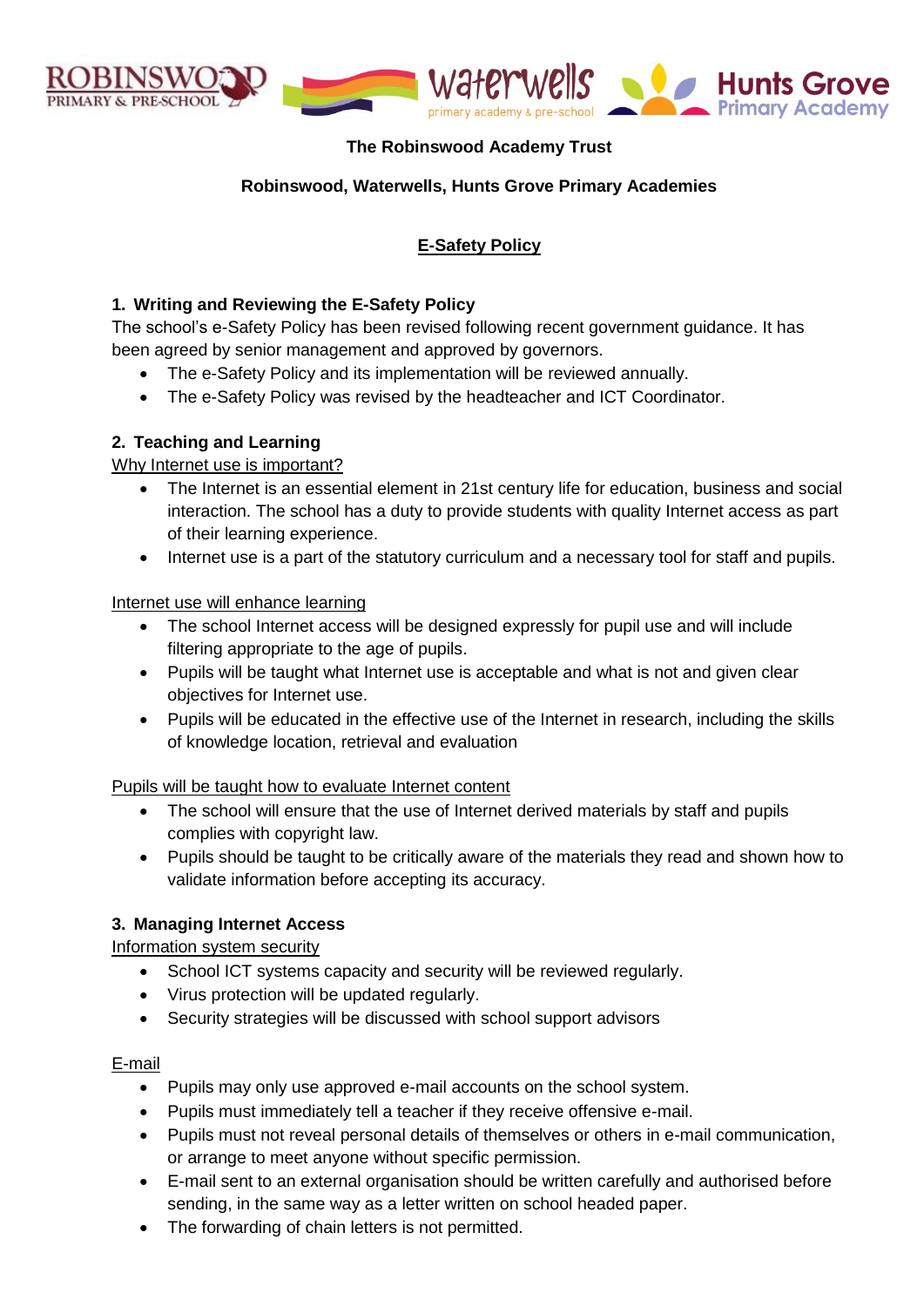Published content and the school website

- The contact details on the website should be the school address, e-mail and telephone number. Staff or pupils' personal information will not be published.
- The headteacher will take overall editorial responsibility and ensure that content is accurate and appropriate.

Publishing pupil's images and work

- Photographs that include pupils will be selected carefully and will not enable individual pupils to be clearly identified.
- Pupils' full names will not be used anywhere on the website or blog, particularly in association with photographs.
- Written permission from parents or carers will be obtained before photographs of pupils are published on the school Web site.
- Pupil's work can only be published with the permission of the pupil and parents.

# Social networking and personal publishing

- The school will block/filter access to social networking sites.
- Newsgroups will be blocked unless a specific use is approved.
- Pupils will be advised never to give out personal details of any kind which may identify them or their location.
- Pupils and parents will be advised that the use of social network spaces outside school is inappropriate for primary aged pupils.

# Managing filtering

- The school will work with the LA, DCSF and the Internet Service Provider to ensure systems to protect pupils are reviewed and improved.
- If staff or pupils discover an unsuitable site, it must be reported to the e-Safety Coordinator.
- Senior staff will ensure that regular checks are made to ensure that the filtering methods selected are appropriate, effective and reasonable.

# Managing emerging technologies

 Emerging technologies will be examined for educational benefit and a risk assessment will be carried out before use in school is allowed.

# Protecting personal data

 Personal data will be recorded, processed, transferred and made available according to the Data Protection Act 1998.

# **4. Policy Decisions**

# Authorising Internet access

- All staff must read and sign the 'Acceptable ICT Use Agreement' before using any school ICT resource.
- The school will keep a record of all staff and pupils who are granted Internet access. The record will be kept up-to-date, for instance a member of staff may leave or a pupil's access be withdrawn.
- At Key Stage 1, access to the Internet will be by adult demonstration with occasional directly supervised access to specific approved on-line materials.
- Parents will be asked to sign and return a consent form.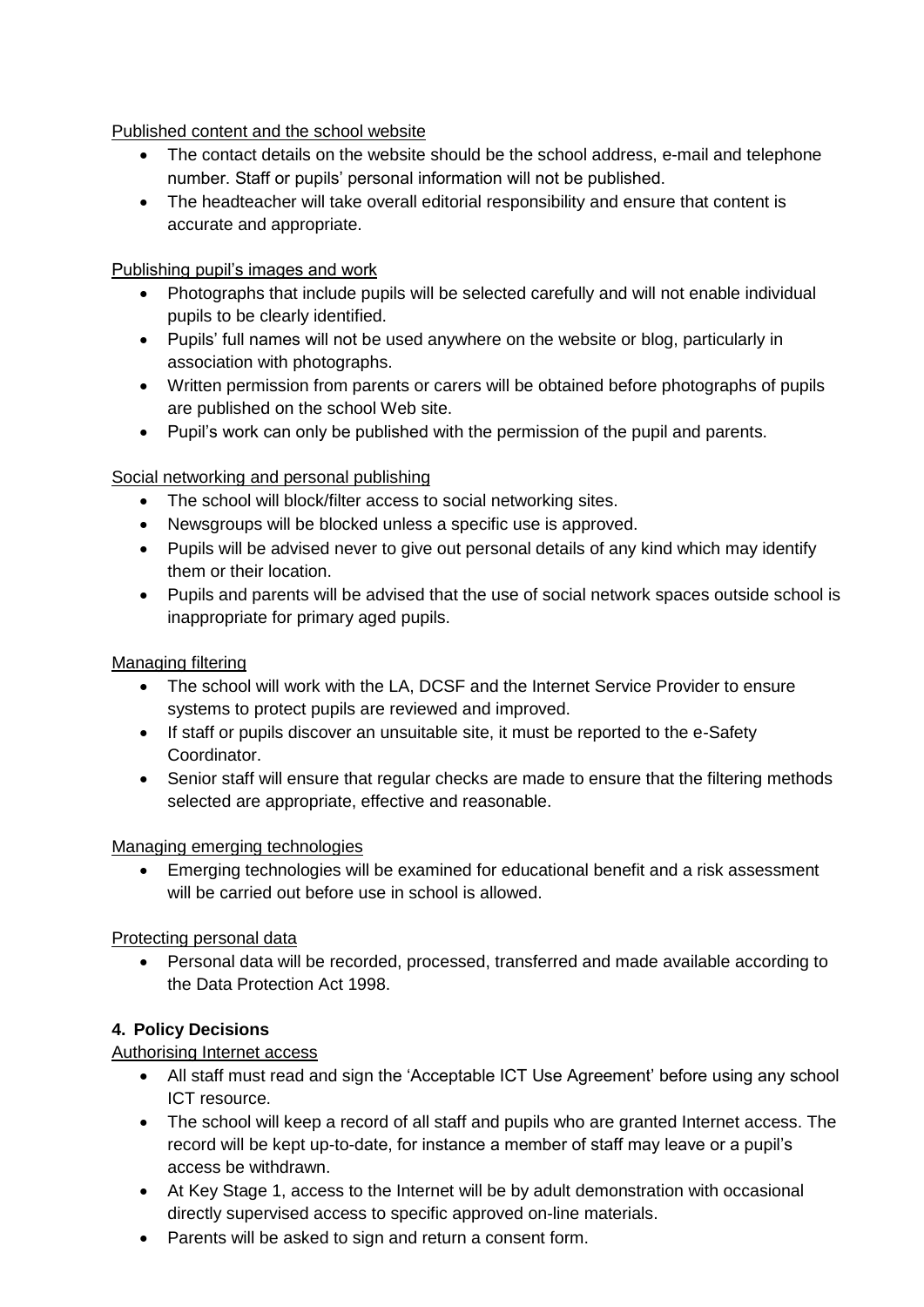#### Assessing risks

- The school will take all reasonable precautions to ensure that users access only appropriate material. However, due to the international scale and linked nature of Internet content, it is not possible to guarantee that unsuitable material will never appear on a school computer. Neither the school nor LA can accept liability for the material accessed, or any consequences of Internet access.
- The school will audit ICT provision to establish if the e-safety policy is adequate and that its implementation is effective.

# Handling e-safety complaints

- Complaints of Internet misuse will be dealt with by a senior member of staff.
- Any complaint about staff misuse must be referred to the headteacher.
- Complaints of a child protection nature must be dealt with in accordance with school child protection procedures.
- Pupils and parents will be informed of the complaints procedure.
- Discussions will be held with the Police Youth Crime Reduction Officer to establish procedures for handling potentially illegal issues.

Community use of the Internet

The school will liaise with local organisations to establish a common approach to e-safety.

# **5. Communications Policy**

Introducing the e-safety policy to pupils

- E-safety rules will be posted in all networked rooms and discussed with the pupils at the start of each year.
- Pupils will be informed that network and Internet use will be monitored.

# Staff and the e-Safety policy

- All staff will be given the School e-Safety Policy and its importance explained.
- Staff should be aware that Internet traffic can be monitored and traced to the individual user. Discretion and professional conduct is essential.

#### Enlisting parents' support

• Parents' attention will be drawn to the School e-Safety Policy in newsletters, the school brochure and on the school website.

# Failure to Comply

 Failure to comply in any way with this policy will be considered a serious risk to health & safety and all incidents of non-compliance will be investigated by a senior member of staff.

# **Appendices:**

- 1. Acceptable Use Agreement pupil
- 2. Acceptable Use Agreement staff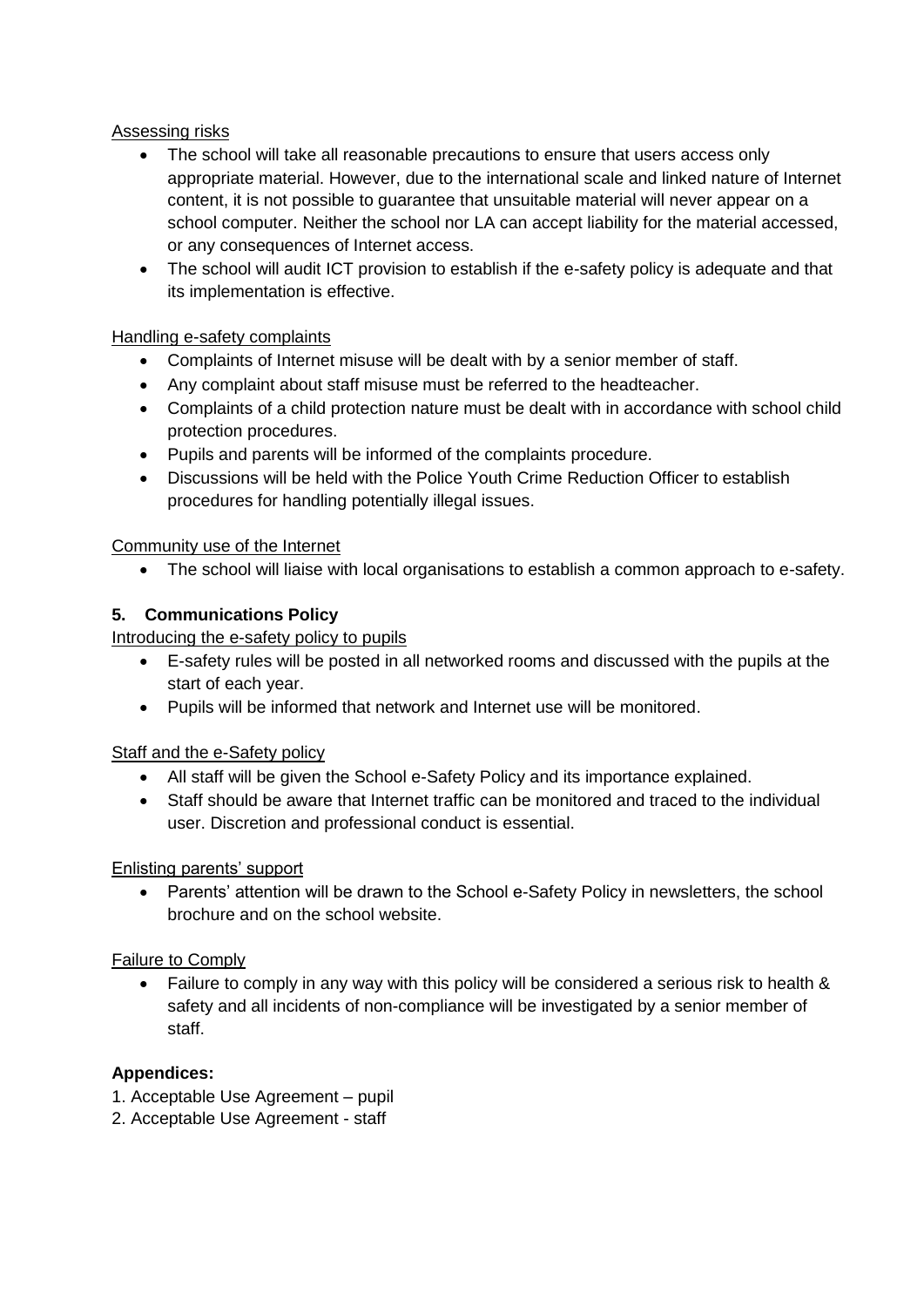#### **Pupil Acceptable Use Agreement / e-Safety Rules**

Dear Child,

ICT, including the internet, email, laptops, digital camera, iPads etc has become an important part of learning in our school. We expect all children to be safe and responsible when using any ICT.

Please think about these e-Safety rules as discuss them as a class. If you have any concerns please refer to the school website where there are links to other helpful sites with a wealth of information on this subject.

- I will only use ICT in school for school purposes.
- I will make sure that all ICT contacts with other children and adults are responsible.
- I will not deliberately look for, save or send anything that could be unpleasant or nasty. If I accidentally find anything like this I will close it and tell my teacher immediately.
- I will not send to children or adults anything that could be considered unpleasant or nasty.
- I will not give out my own details such as my name, phone number or home address.
- I will not arrange to meet someone from the online community.
- I will make sure I am responsible when texting, instant messaging or posting both inside and outside of school.
- I will be responsible for my behaviour when using ICT because I know that these rules are to keep me safe.
- I know that my use of ICT can be checked and that my parent/ carer contacted if a member of school staff is concerned about my e-Safety.

#### **Child's declaration**

We have discussed this and I agree to follow the e-Safety rules and to support the safe use of ICT at Robinswood, Waterwells and Hunts Grove Primary Academies.

Your name: …………………………………………….

Date: …………………